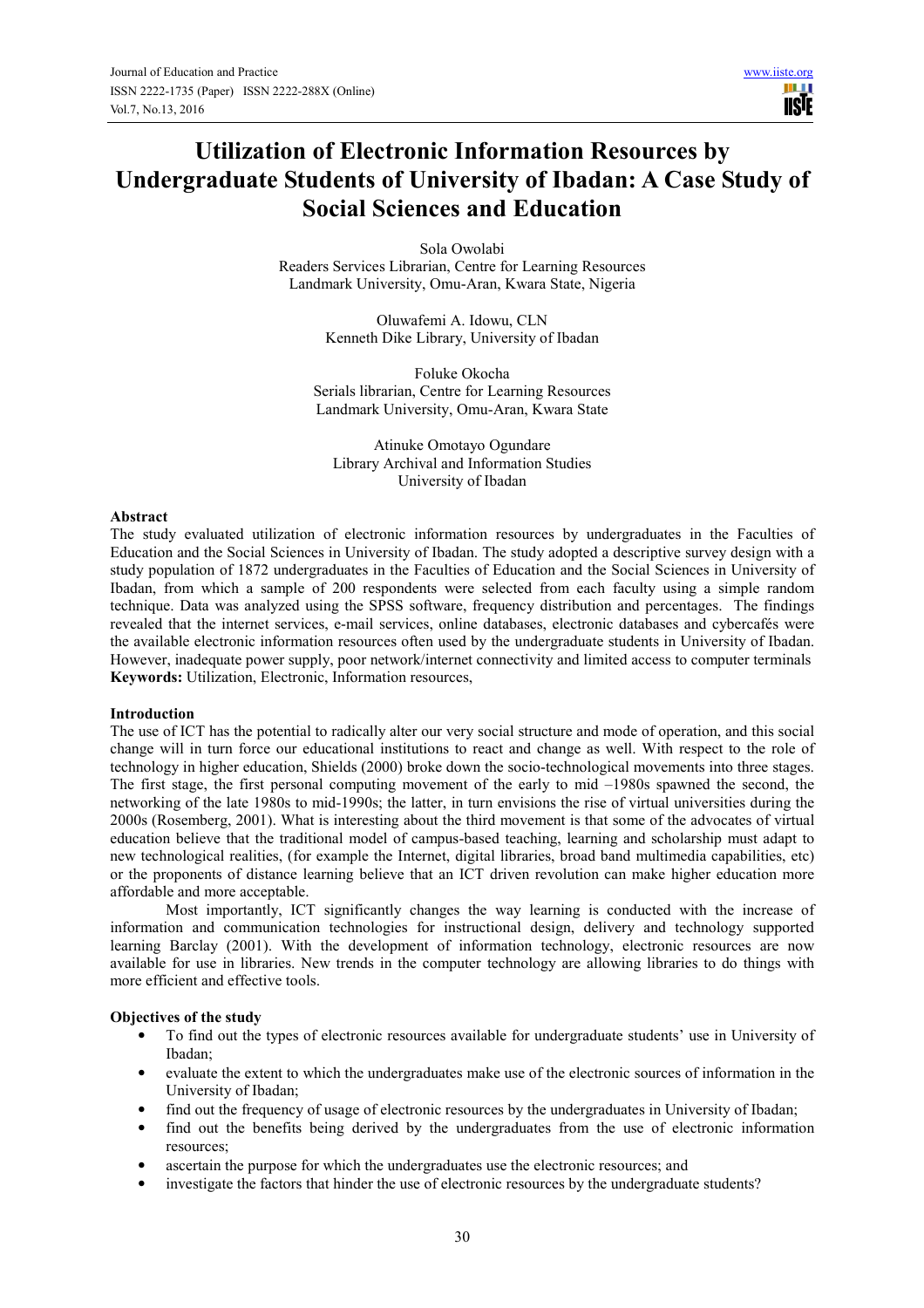**TISIE** 

## • **Research Questions**

The following are the research questions for the study:

- What are the types of electronic resources available for undergraduate students' use in the University of Ibadan?
- What is the extent to which the undergraduate students make use of electronic sources of information in the University of Ibadan?
- What is the frequency of usage of electronic resources by the undergraduates in University of Ibadan?
- What benefits do the undergraduates derive from the use of electronic information resources in the library?
- What is the purpose for which the undergraduates use the electronic resources?

#### **Literature review**

## **Use of Electronic Information Resources by Undergraduates**

According to Shuling (2007), electronic information has gradually become a major resource in every university library in recent years. The growth and diversity of electronic resources, especially e-journals, has led many to predict the extinction of the printed journal. It has been suggested that a new paradigm is sweeping scholarship (Liew, Foo, and Chennupati, 2000; Harper et al., 2006).

In the global information communications technology (ICT)-dominated world, "place" is less important. The impact of moving from text-based to resource-based learning has involved heavier use of library materials and a demand for more and varied media sources (Kinengyere, 2007). This makes the provision and use of electronic information systems in academic libraries a critical issue for those working in information and library services (Armstrong et al., 2001). The pace at which information resources are being produced and converted into electronic formats is greater today than in previous years (Armstrong et al., 2001). In today's information age it would seem that library users would not only be eager to take advantage of the convenience electronic resources have to offer, but would be fully immersed in the new technologies (Elam, 2007).

Electronic information resources offer today's students new opportunities not available to previous generations. Liew, Foo, and Chennupati (2000) argue that while reading an e-journal is not the same as reading a printed issue, many people now acknowledge that electronic documents offer users advanced features and novel forms of functionality beyond those possible in printed form. Brophy (1993) noted that the advantages of electronic resources over print include speed, ease of use, ability to search multiple files at the same time, ability to save, print and repeat searches, more frequent updating, and the ability to access documents from outside the library (a particular advantage for the distance learner).

Electronic resources are invaluable research tools that complement the print-based resources in a traditional library. Their advantages include access to information that might be restricted to the user due to geographical location or finances, access to more current information, and provision of extensive links to additional resources or related content (Dadzie, 2005). The arguments for students using electronic resources are compelling. However, a knowledge of computers and retrieval techniques is needed to search these resources effectively. It is therefore necessary to determine what computer skills students need to access library electronic information resources (Okello-Obura and Magara, 2008).

Tella et al. (2007) noted that students' ability to find and retrieve information effectively is a transferable skill useful for their future lives as well as enabling the positive and successful use of academic electronic resources. The ability to explore the digital environment is a requirement for academic success today. Students are increasingly expected to use electronic information resources at the university. In order to make use of the growing range of electronic resources, students must acquire and practice the skills necessary to exploit them. Skills learning is essential in a technology driven environment, and it can be enhanced through the use of innovative learning strategies (Lawson, 2005).

#### **Methodology**

Survey method was adopted for this study primarily because it was a suitable and efficient way of studying large populations. It allows only a sample population to be used to represent the entire population. The target population for this study were the students of Faculties of Education and the Social Sciences of the University of Ibadan. The population consisted of mainly 300 and 400 level students. This is simply because they tend to understand and use the library more because of their projects for the final year. In Faculty of Education, there were 420 students in 300L and 522 students in 400L making a total of 942 students, while in the Faculty of the Social Sciences, there were 365 students in 300L and 565 students in 400L making a total of 930 students. This therefore makes a total of 1872 students in 300 and 400 Levels in the Faculties of Education and the Social Sciences. Questionnaire was the only instrument used for the collection of data for this study because it is capable of reaching a large number of respondents and provides privacy and confidentiality. The descriptive statistical technique made up of tables and percentages was used in analyzing the data collected.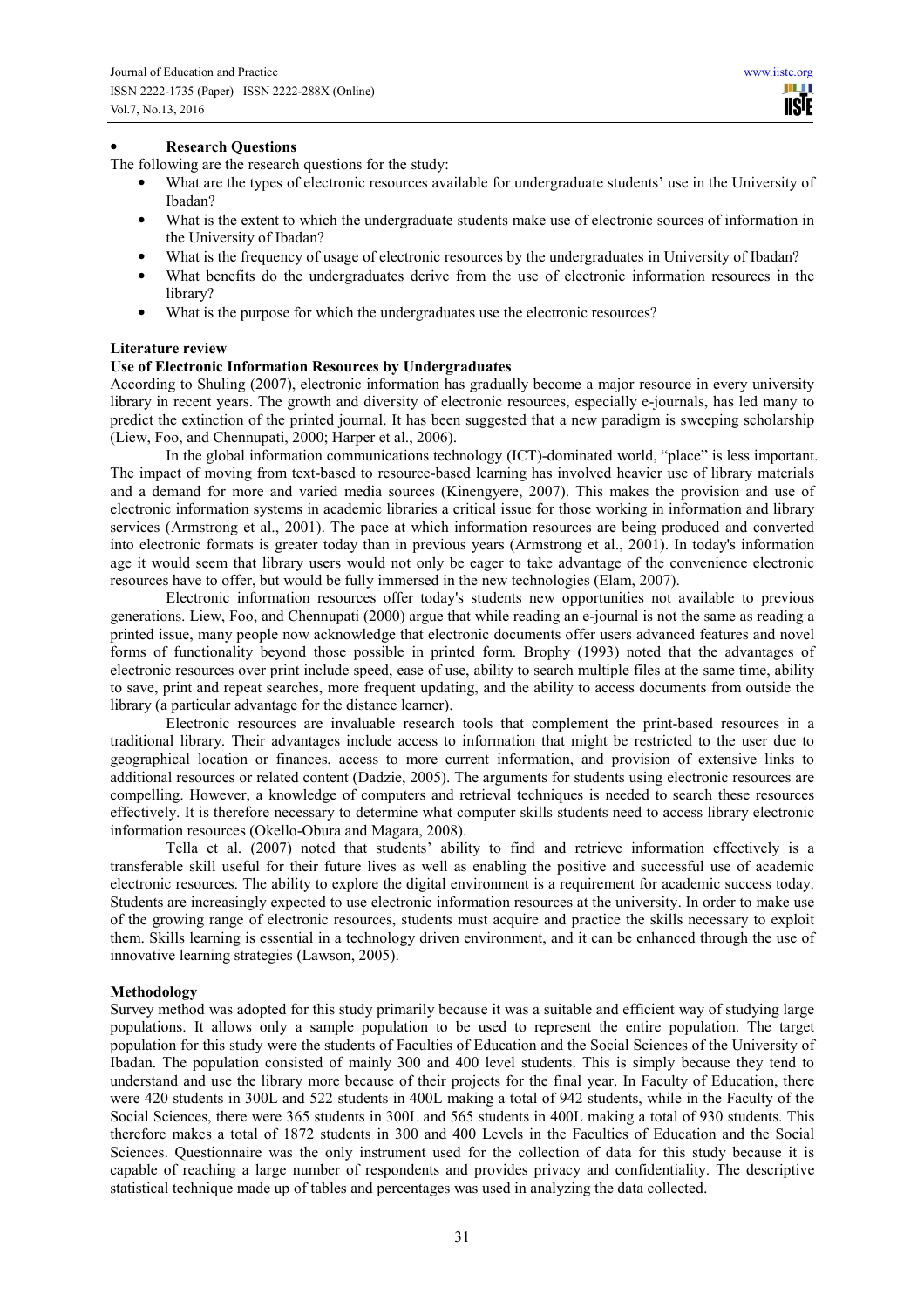#### **Demographic Information of the Respondents**

The demographic information of the respondents are presented and analysed below.

## **Table 1 Gender Distribution of the Respondents**

| Gender | Frequency | Percentage (%) |
|--------|-----------|----------------|
| Male   | 101       | רי ר<br>JJ.    |
| Female | $\sim$    | 46.            |
|        | 188       | 0.00           |

The above table revealed that  $101(53.7%)$  of the respondents were male while the remaining  $87(46.3%)$ were female. These respondents cut across the 300 and 400 level students of the Faculties of Education and the Social Sciences in the University of Ibadan.

### **Table 2 Age Distribution of the Respondents**

| <b>Age Range</b> | Frequency | Percentage $(\% )$ |
|------------------|-----------|--------------------|
| $18-25$          | 107       | 56.9               |
| 26-35            | 7c        |                    |
| 36-45            |           | 1.U                |
|                  | 188       | 100                |

Table above showed that majority 107(56.9%) of the respondents were within the age range of 18 and 25 years old. Also, 78(41.5%) of them were within 26 and 35 years of age while only 3(1.6%) of the respondents were between 36 and 45 years old.

#### **Table 3 Level of Study of the Respondents**

| Level | Frequency | Percentage $(\% )$ |
|-------|-----------|--------------------|
| 300   | l 1 Q     | $\sim$<br>0. CO    |
| 400   | 69        | 30.                |
|       | 188       | 00.0               |

Majority of the respondents, 119(63.3%) were in their third year of study, that is, 300 level while 69(36.7%) were in 400 level.

#### **Answer to Research Questions**

In order to achieve the objectives of this study, six research questions were drawn and these questions were answered below.

## *Research Question 1: What are the types of electronic resource available for undergraduate students use in University of Ibadan?*

The table below revealed that about 47(25%) of the respondents agreed that CD-ROM databases were available in University of Ibadan. Contrarily, 188(100%) of the respondents agreed that both the internet services and email services were available for the use of undergraduate students in the University. A little less than half of the respondents 75(39.9%) and 60(31.9%) affirmed the availability of electronic journals and OPAC respectively. However, for the online databases, 95(50.6%) of the respondents confirmed its availability while 108(57.4%) respondents confirmed the availability of electronic databases. Electronic books was only affirmed by just 76(40.5%) of the respondents while all the respondents 188(100%) agreed that cybercafés were available for students' use in the University.

|    | <b>Electronic Resources</b>           | <b>SA</b>    | A             | D            | <b>SD</b>     |
|----|---------------------------------------|--------------|---------------|--------------|---------------|
| a. | <b>CD-ROM Databases</b>               |              | 47 (25%)      | 69(36.7%)    | $72(38.3\%)$  |
| b. | Internet services                     | 78 (41.5%)   | 110 58.5%)    |              |               |
| c. | E-mail services                       | $83(44.1\%)$ | 105 55.9%)    |              |               |
| d. | Electronic journals                   | $24(12.8\%)$ | $51(27.1\%)$  | $61(32.4\%)$ | 52(27.7%)     |
| e. | Online Public Access Catalogue (OPAC) | $15(8.0\%)$  | 45 $(23.9\%)$ | $96(51.1\%)$ | 32(17%)       |
| f. | Online databases                      | $27(14.4\%)$ | 68 (36.2%)    | 53 (28.2%)   | 40 $(21.3\%)$ |
| g. | Electronic databases                  | 39(20.7%)    | 69 (36.7%)    | 57 (30.3%)   | $23(12.2\%)$  |
| h. | Electronic books                      | $21(11.2\%)$ | 55 (29.3%)    | 76 (40.4%)   | $36(19.1\%)$  |
|    | Cybercafés                            | $67(35.6\%)$ | 121 64.4%)    |              |               |

#### **Table 4 Types of Electronic Resources**

*Research Question 2: What is the extent to which the undergraduate students make use of electronic sources of information in University of Ibadan?*

Table 5 analysed the extent to which the undergraduate students make use of the electronic information resources in the University. Most undergraduate students use the electronic information resources always. It was discovered that about 92(49%) of the respondents used the CD-ROM databases, 62(33%) used the electronic journals while only 58(30.9%) of the respondents used the electronic books. On the contrary, almost all the respondents 181(96.3%) used the cybercafés, while 170(90.5%) respondents used the E-mail service and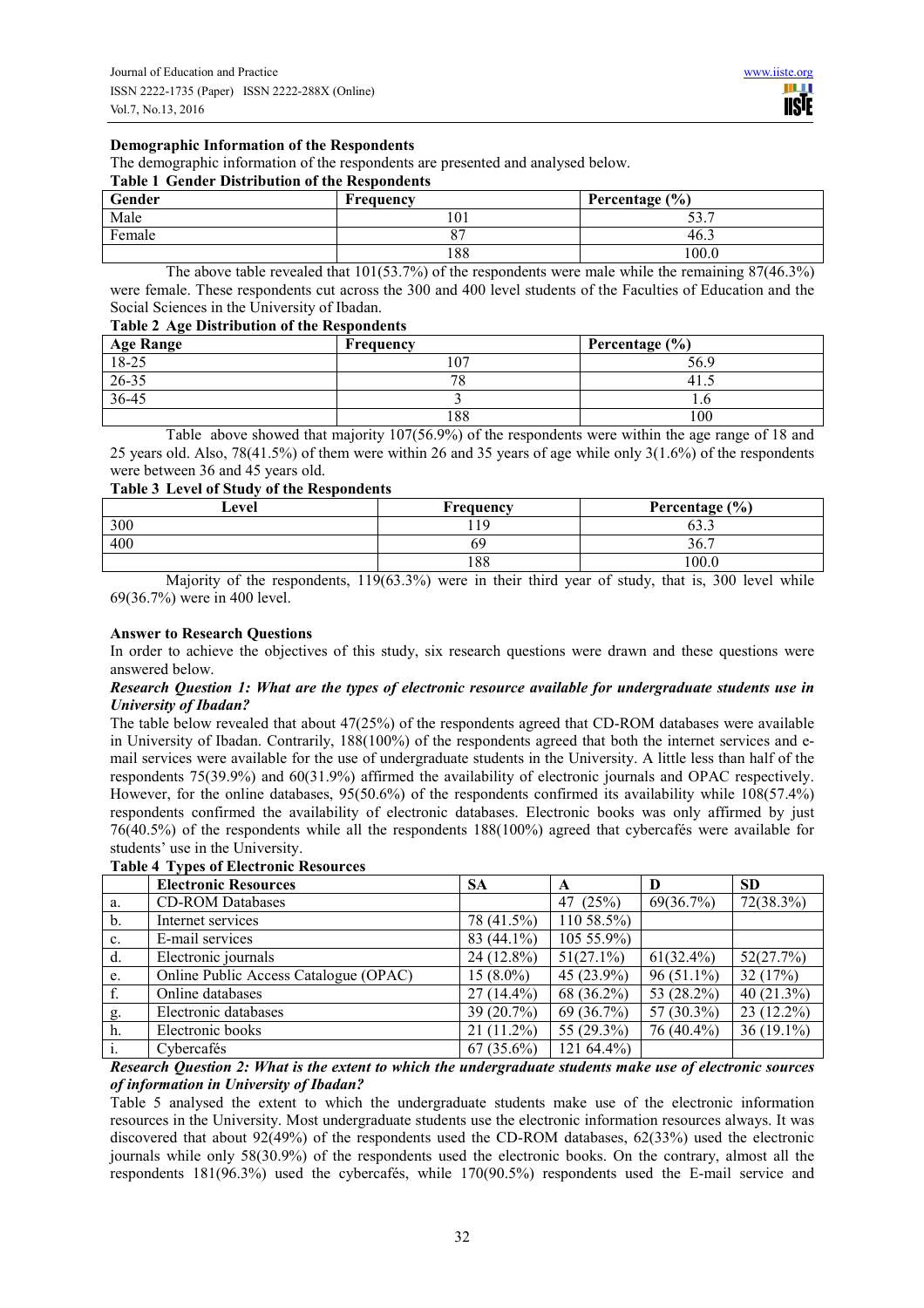168(89.3%) used the internet services always. Also, 108(57.4%) of the respondents agreed that they used the electronic databases, while a little more than half 104(55.3%) of the respondents agreed that they used the online databases in the University of Ibadan.

|                | <b>Use of Electronic Resources</b>    | <b>SA</b>   | $\mathbf{A}$ | D          | <b>SD</b>  |
|----------------|---------------------------------------|-------------|--------------|------------|------------|
| a.             | <b>CD-ROM Databases</b>               | 34          | 58           | 60         | 36         |
|                |                                       | $(18.1\%)$  | $(30.9\%)$   | $(31.9\%)$ | $(19.1\%)$ |
| $\mathbf b$ .  | Internet services                     | 79          | 89           | 20         |            |
|                |                                       | (42%)       | $(47.3\%)$   | $(10.6\%)$ |            |
| C <sub>1</sub> | E-mail services                       | 77(41%)     | 93           | 15         | 3          |
|                |                                       |             | $(49.5\%)$   | $(8.0\%)$  | $(1.6\%)$  |
| d.             | Electronic journals                   | $18(9.6\%)$ | 44           | 71         | 55         |
|                |                                       |             | $(23.4\%)$   | $(37.8\%)$ | $(29.3\%)$ |
| e.             | Online Public Access Catalogue (OPAC) | 43          | 37           | 88         | 20         |
|                |                                       | $(22.9\%)$  | $(19.7\%)$   | $(46.8\%)$ | $(10.6\%)$ |
| f.             | Online databases                      | 55          | 54           | 41         | 38         |
|                |                                       | $(29.3\%)$  | (28.7%)      | $(21.8\%)$ | $(20.2\%)$ |
| g.             | Electronic databases                  | 47(25%)     | 61           | 55         | 25         |
|                |                                       |             | $(32.4\%)$   | $(29.3\%)$ | $(13.3\%)$ |
| h.             | Electronic books                      | 21          | 37           | 101        | 29         |
|                |                                       | $(11.2\%)$  | $(19.7\%)$   | $(53.7\%)$ | $(15.4\%)$ |
| $\mathbf{i}$ . | Cybercafés                            | 50          | 131          | $7(3.7\%)$ |            |
|                |                                       | $(26.6\%)$  | $(69.7\%)$   |            |            |

## **Table 5 Extent of Use of Electronic Information Resources**

*Research Question 3: What is the frequency of usage of electronic resources by undergraduates in University of Ibadan?*

In the table 6 below, most of the respondents 112(59.6%) indicated that they rarely used the CD-ROM databases. On the contrary, 158(84%) of the respondents affirmed that they used the Internet often while 170(93.7%) of them used the e-mail very often. The electronic journals was often used just 41(21.8%) of the respondents. The Online Public access Catalogue was rarely used by all the respondents 188(100%) while the electronic books was also rarely used by most of the respondents 152(80.9%). Online databases was often used by 83(44.1%) of the respondents. However, electronic databases was often used by 91(48.4%) of the respondents while the cybercafés was often used by virtually all the respondents 185(98.4%).

|                | <b>Frequency of Use of ER</b>         | Frequency         |               |               |             |  |
|----------------|---------------------------------------|-------------------|---------------|---------------|-------------|--|
|                |                                       | <b>Very Often</b> | Often         | Occassionally | Rarely      |  |
| a.             | <b>CD-ROM Databases</b>               |                   | 21            | 55 $(29.3\%)$ | 112         |  |
|                |                                       |                   | $(11.2\%)$    |               | $(59.6\%)$  |  |
| $b$ .          | Internet services                     | 81                | 77            | 30            |             |  |
|                |                                       | (43%)             | $(41\%)$      | (16%)         |             |  |
| C <sub>1</sub> | E-mail services                       | 74 (39.4%)        | $102(54.3\%)$ | 12            |             |  |
|                |                                       |                   |               | $(6.4\%)$     |             |  |
| d.             | Electronic journals                   |                   | 41            | 60            | 87          |  |
|                |                                       |                   | $(21.8\%)$    | $(31.9\%)$    | $(46.3\%)$  |  |
| e.             | <b>Online Public Access Catalogue</b> |                   |               |               | 188 (100%)  |  |
|                | (OPAC)                                |                   |               |               |             |  |
| f.             | Online databases                      |                   | $83(44.1\%)$  | 91 (48.4%)    | $14(7.4\%)$ |  |
| g.             | Electronic databases                  | $14(7.4\%)$       | 77(41%)       | 51 $(27.1\%)$ | 46 (24.5%)  |  |
| $h$ .          | Electronic books                      |                   |               | 36 $(19.1\%)$ | 152         |  |
|                |                                       |                   |               |               | $(80.9\%)$  |  |
| $\mathbf{i}$ . | Cybercafés                            | 141 (75%)         | 44 (23.4%)    | $3(1.6\%)$    |             |  |

# **Table 6 Frequency of Use of Electronic Resources**

*Research Question 4: What benefits do the undergraduates derive from the use of electronic information resources in the library?* 

The benefits derived by the undergraduates from the use of electronic information resources are varied and are indicated in the table below. Most of the respondents 147(78.2%) affirmed that they have access to current and up-to-date information, 125(66.5%) respondents indicated faster access to information, and 104(55.3%) respondents indicated access to a wider range if information. Meanwhile, a little more than half of the respondents 99(52.7%) indicated that they have easier access to information as a result of the use of electronic information resources while a little below half 90(47.9%) of the respondents reported that the use of the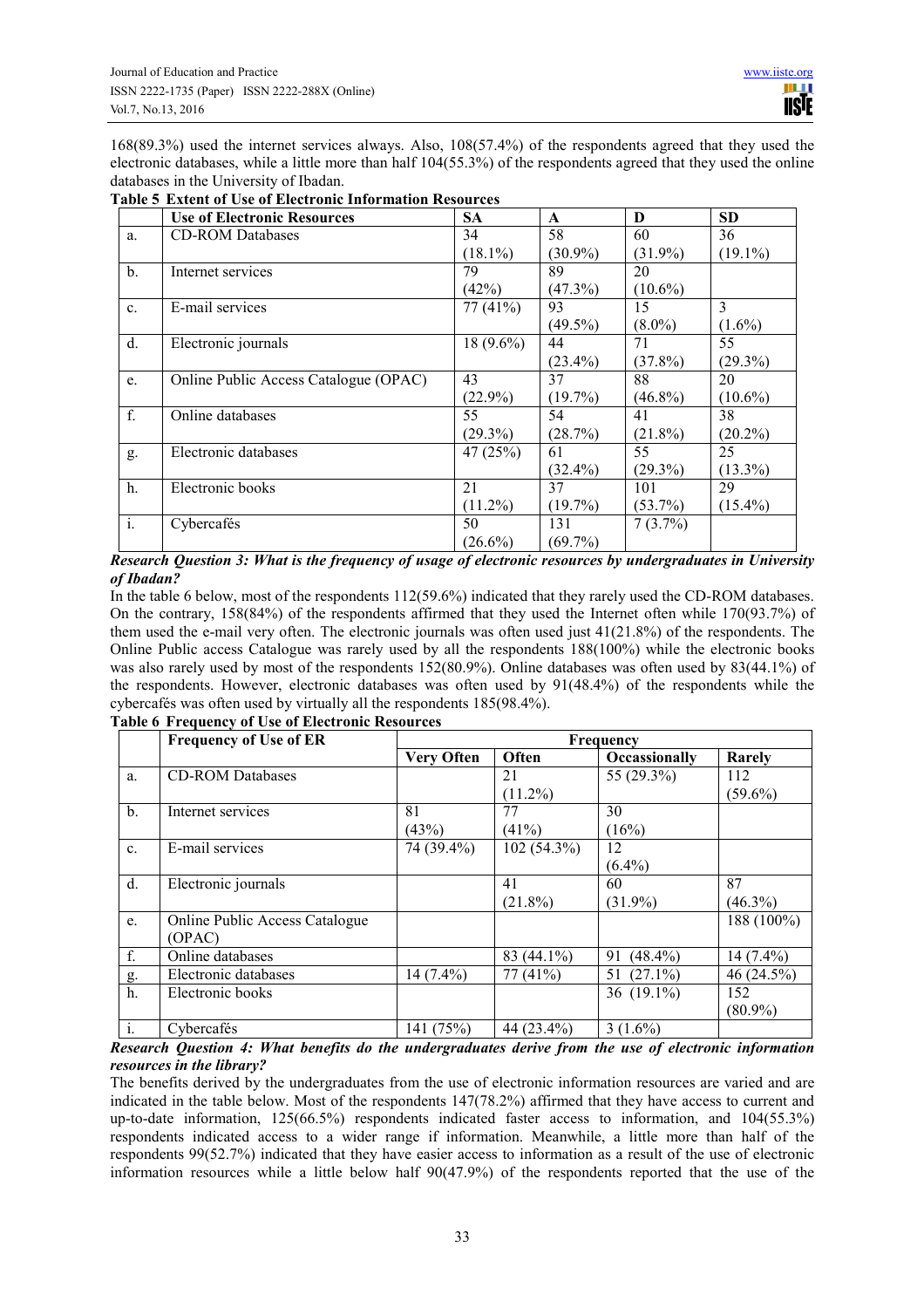electronic resources improved their academic performance as a result of access to quality information.

#### **Table 7 Benefits of Use of Electronic Resources**

|                | <b>Benefits of Use of ER</b>                                                  | Frequency | Percentage % |
|----------------|-------------------------------------------------------------------------------|-----------|--------------|
| a.             | Access to a wider range of information                                        | 104       | 55.3         |
| b.             | Faster access to information                                                  | 125       | 66.5         |
| $\mathbf{c}$ . | Access to current up-to-date information                                      | 147       | 78.2         |
| d.             | Easier access to information                                                  | 99        | 52.7         |
| e.             | Improved academic performance as a result of access to<br>quality information | 90        | 479          |

#### *Research Question 5: What is the purpose for which the undergraduates use the electronic resources?*

Table 8 presented the various purposes for which the undergraduate students used the electronic information resources. The Table showed that all the respondents 188(100%) used the electronic resources for academic purposes/ course works and for online application/registration. About 170(90.4%) of the respondents used the electronic resources for assignments, 96(51%) respondents used it for research purposes, 142(75.5%) used it to communicate with friends and colleagues, while 122(64.9%) used it as sources of information for project writing and 132(70.2%) of the respondents used the electronic resources for other personal purposes.

## **Table 8 Purpose of Use of Electronic Resources**

|                | <b>Purpose of Use</b>                    | <b>SA</b>  | A          | D           | <b>SD</b>    |
|----------------|------------------------------------------|------------|------------|-------------|--------------|
| a.             | Academic purposes/course works           | 77         | 111        |             |              |
|                |                                          | (41%)      | (59%)      |             |              |
| $\mathbf b$ .  | Complete assignments                     | 69         | 101        | $18(9.6\%)$ |              |
|                |                                          | $(36.7\%)$ | $(53.7\%)$ |             |              |
| $\mathbf{c}$ . | For research purposes                    | 35         | 61         | 88          | $4(2.1\%)$   |
|                |                                          | $(18.6\%)$ | $(32.4\%)$ | $(46.8\%)$  |              |
| d.             | Communicate with friends and colleagues  | 57         | 85         | 35          | 11 $(5.9\%)$ |
|                |                                          | $(30.3\%)$ | $(45.2\%)$ | $(18.6\%)$  |              |
| e.             | Online application/registration          | 122        | 66         |             |              |
|                |                                          | $(64.9\%)$ | $(35.1\%)$ |             |              |
| f.             | Source for materials for project writing | 30         | 92         | 60          | $6(3.2\%)$   |
|                |                                          | (16%)      | $(48.9\%)$ | $(31.9\%)$  |              |
| g.             | Personal                                 | 49         | 83         | 56          |              |
|                |                                          | $(26.1\%)$ | $(44.1\%)$ | $(29.8\%)$  |              |

*Research Question 6: What are the factors that hinder the use of electronic resources by the undergraduates?* Table 9 presented the various factors that hinder the use of electronic resources by the undergraduates in University of Ibadan. Among these factors, inadequate power supply was a major problem which had the highest ranking of 156 (83%) response rates. Following this is the poor network/internet connectivity with 148(78.7%) of the respondents agreed, and limited access to computer terminals of which  $112(59.6%)$  of the total respondents agreed, as well as too much information retrieved which had 107(56.9%) respondents agreed.

## **Table 9 Factors that Hinder the Use of Electronic Resources**

|    | <b>Factors that Hinder ER Use</b>                                 | Frequency | Percentage    |
|----|-------------------------------------------------------------------|-----------|---------------|
|    |                                                                   |           | $\frac{0}{0}$ |
| a. | There is too much information retrieved                           | 107       | 56.9          |
| b. | Time consuming and wastes a lot of my time                        | 81        | 43.1          |
| c. | Limited access to computer terminal                               | 112       | 59.6          |
| d. | Lack of IT knowledge to effectively utilize the services          | 56        | 29.8          |
| e. | Using electronic resources often distracts me from doing my other | 48        | 25.5          |
|    | work                                                              |           |               |
|    | Uncooperative staff to facilitate easy access                     | 79        | 42            |
| g. | Inadequate power supply                                           | 156       | 83            |
| h. | Poor network/internet connectivity                                | 148       | 78.7          |

Table 10 presented the different suggestions raised by the respondents on the improvements to electronic resources utilization in University of Ibadan. Some of the suggestions raised included: acquisition of more networked computers by the University, improved computer skills of students, introduction of the first year students to ICTs and information literacy, and training of the librarians to know how to work with students. They also suggested that the OPAC system should be made more functional and that the university libraries should improve on awareness campaign of e-resources.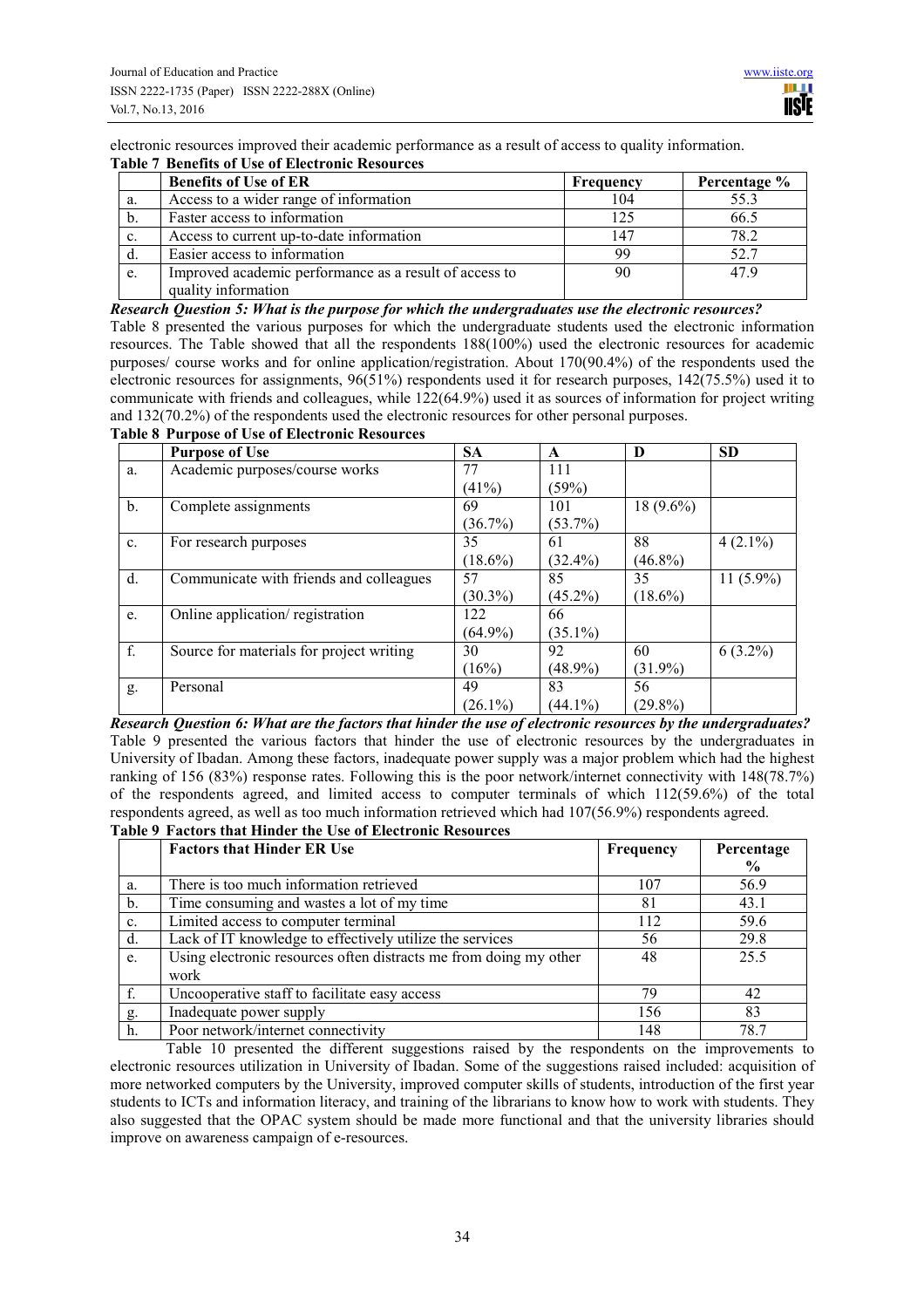|                | <b>Suggestions for Improvements</b>                                          | Freq | $\frac{6}{9}$ |  |  |
|----------------|------------------------------------------------------------------------------|------|---------------|--|--|
| a.             | Computer skills of students should be improved                               | 121  | 64.4          |  |  |
| $\mathbf b$ .  | First year students should be introduced to ICTs and information literacy    | 111  | 59            |  |  |
| $\mathbf{c}$ . | Lecturers should insist on students using e-resources for coursework         | 90   | 47.9          |  |  |
| d.             | Librarians should be trained to know how to work with students               | 103  | 54.8          |  |  |
| e.             | More networked computers should be purchased by the University               | 164  | 87.2          |  |  |
| f.             | University Libraries should improve on awareness campaign of e-<br>resources | 100  | 53.2          |  |  |
| g.             | The OPAC system should be made more functional                               | 131  | 69.7          |  |  |
| h.             | The university should introduce e-resources fee to be paid by students       | 89   | 473           |  |  |

# **Table 10 Suggestions for Improvements to E-Resources Utilization**

# **Conclusion and Recommendations**

## **Conclusion**

The study found out that electronic information resources like internet, e-mail services, cybercafés, electronic databases and electronic journals were available for the use of undergraduate students in University of Ibadan and these resources are often used by them to support their academic course works, online application/registration, research, communication with friends and colleagues, sourcing for materials for project writing, complete assignments and for other personal purposes. However, the use of these resources by the undergraduates have resulted in a number of benefits such as access to current and up-to-date information, faster and easier access to information, and access to a wider range of information.

The study result has shown that the use of electronic information resources by undergraduate students in University of Ibadan is a bit low. Inadequate power supply, inadequate provision of key electronic resources and facilities in the library were identified as key factors militating against the effective use of the electronic information resources.

#### **Recommendations**

The following recommendations were made, based on the findings of this study.

- The University should give priority to the development of information and communication technologies in the library by subscribing to relevant educational databases and carrying out a retrospective conversion of the library's print materials to digital format. This is to make the online searching easy for the students.
- The University Library should ensure sufficient networked computers and other facilities for the use of the undergraduate students in the library.
- Information retrieval skills using information technology should be included in the curriculum for the undergraduate students to be able to make use of these electronic resources effectively. Hands-on training on the use of these resources should be actively promoted.
- The cost of accessing and downloading the electronic resources by students should be highly subsidized if they are to bear the list of off-prints and buy access time, in order to encourage the use of the electronic resources.
- Adequate provision should be made for alternative power supply to solve the problem of erratic and epileptic power supply which makes accessibility to the electronic resources difficult for the undergraduate students.
- The CD-ROM database should be resuscitated to reduce the stress and difficulties usually encountered in the online environment while using the electronic resources.

#### **REFERENCES**

- Armstrong, C. et al. (2001). A Study of the Use of Electronic Information Systems by Higher Education Students in the UK. *Program: electronic library and information systems* 35.3: 241-262.
- Barclay, G. (2001). Patron response to bibliographic databases on CD-ROM. RQ, 29(1), 103-110.
- Brophy, P. 1993. Networking in British Academic Libraries. *British Journal of Academic Librarianship* 8(1): 49–60.
- Dadzie, P. S. (2005). Electronic Resources: Access and Usage at Ashesi University College. *Campus-Wide Information Systems* 22.5: 290-297.
- Harper, P. V. et al. (2006). The 1st Electronic Resources and Libraries Conference: A Report. *Library Hi Tech News* 23.5: 12-22.
- Kinengyere, A. A. (2007). The Effect of Information Literacy on the Utilization of Electronic Information Resources in Selected Academic and Research Institutions in Uganda. *The Electronic Library* 25.3: